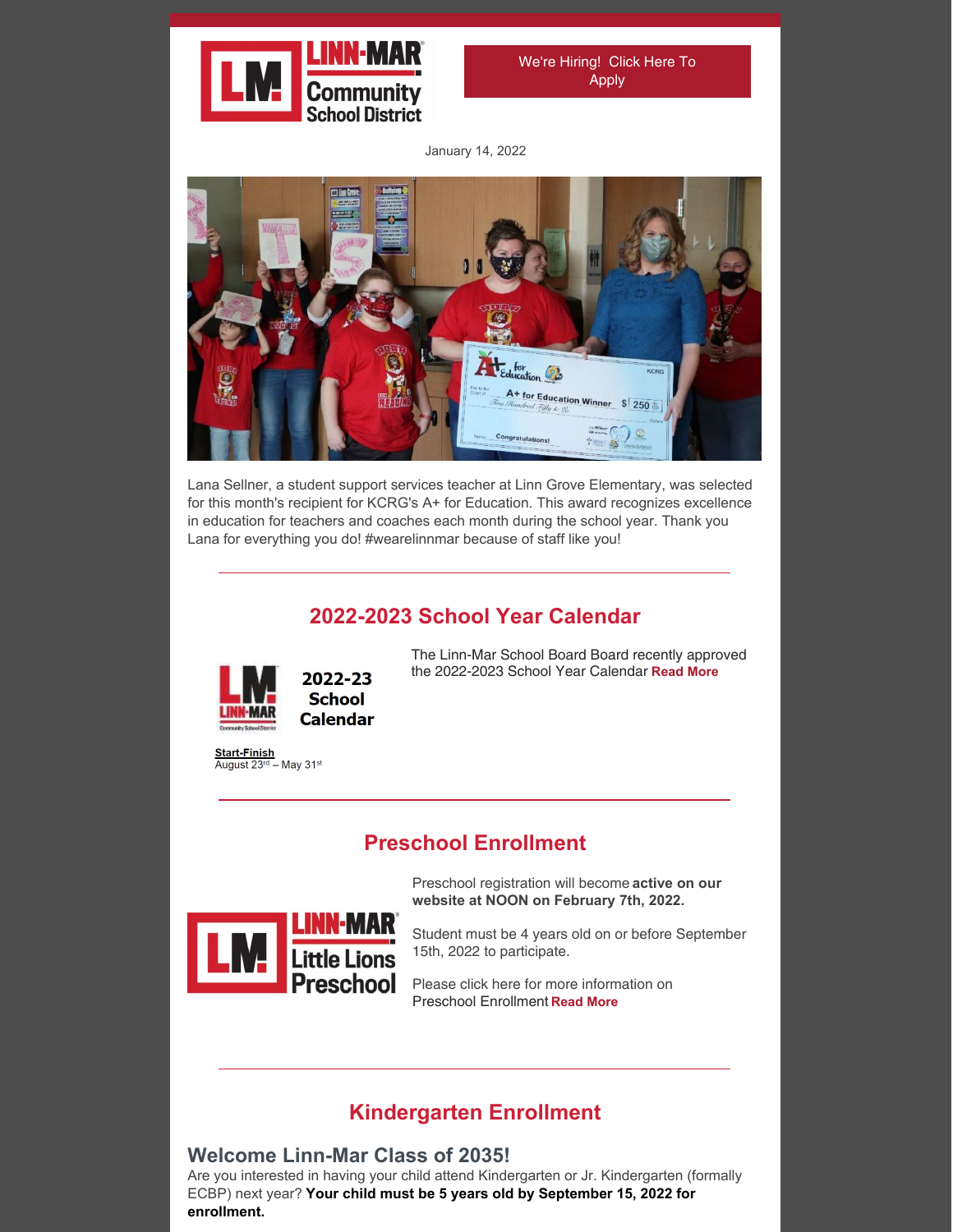Click the link below to instructions to begin the enrollment process!.

Jr. K and [Kindergarten](https://www.linnmar.k12.ia.us/enroll/jr-k-and-kindergarten-enrollment/) Enrollment



## **Kindergarten Enrollment Fair**

**Date:** March 8th, 2022 **Time:** 6:00 P.M.

**Location: [Click](https://gis.linncountyiowa.gov/apps/miscellaneous/school-attendance-area/) here** to find out which elementary school your child will attend.

**Details:** Kindergarten Enrollment Fair (formally Kindergarten Round-Up) is an information night for parents who are interested in enrolling their child for Kindergarten or Jr. Kindergarten for the 2022-2023

school year.

# **Sign-Up for Weather Text and Email Alerts**



It's that time of year to make sure your PowerSchool and School Messenger contact information are correct to receive important weather-related texts and email alerts.

School Messenger will ONLY send text messages to phones tagged as "mobile". So, if a number is listed as "daytime", "home", or "work", it will not text that number.

Please update your contact information and change phone to mobile. Visit our website for detailed instructions. **[Read](https://www.linnmar.k12.ia.us/district/cancelations-and-delays/) More**

### Snow Day Assistance Bags



A huge thank you to Feeding Lunches to Youth (FLY), a nonprofit organization for providing the Linn-Mar district with supplies for more than 400 Snow Day Assistance bags.

The [FLY](https://www.facebook.com/Feeding-Lunches-to-Youth-MarionCedar-Rapids-103359144808280/) program is run by multiple local church organizations to meet the need of food insecurity in the Marion and Cedar Rapids area by providing free

sack lunches to eligible students on school cancellation days, during spring break and throughout the summer months.

The Snow Day Assistance bags are available at each Linn-Mar Elementary and Intermediate building and will be sent home to eligible students prior to the expected snow day.

For more information about signing up to receive Snow Day Assistance bags, please contact your student's school counselor.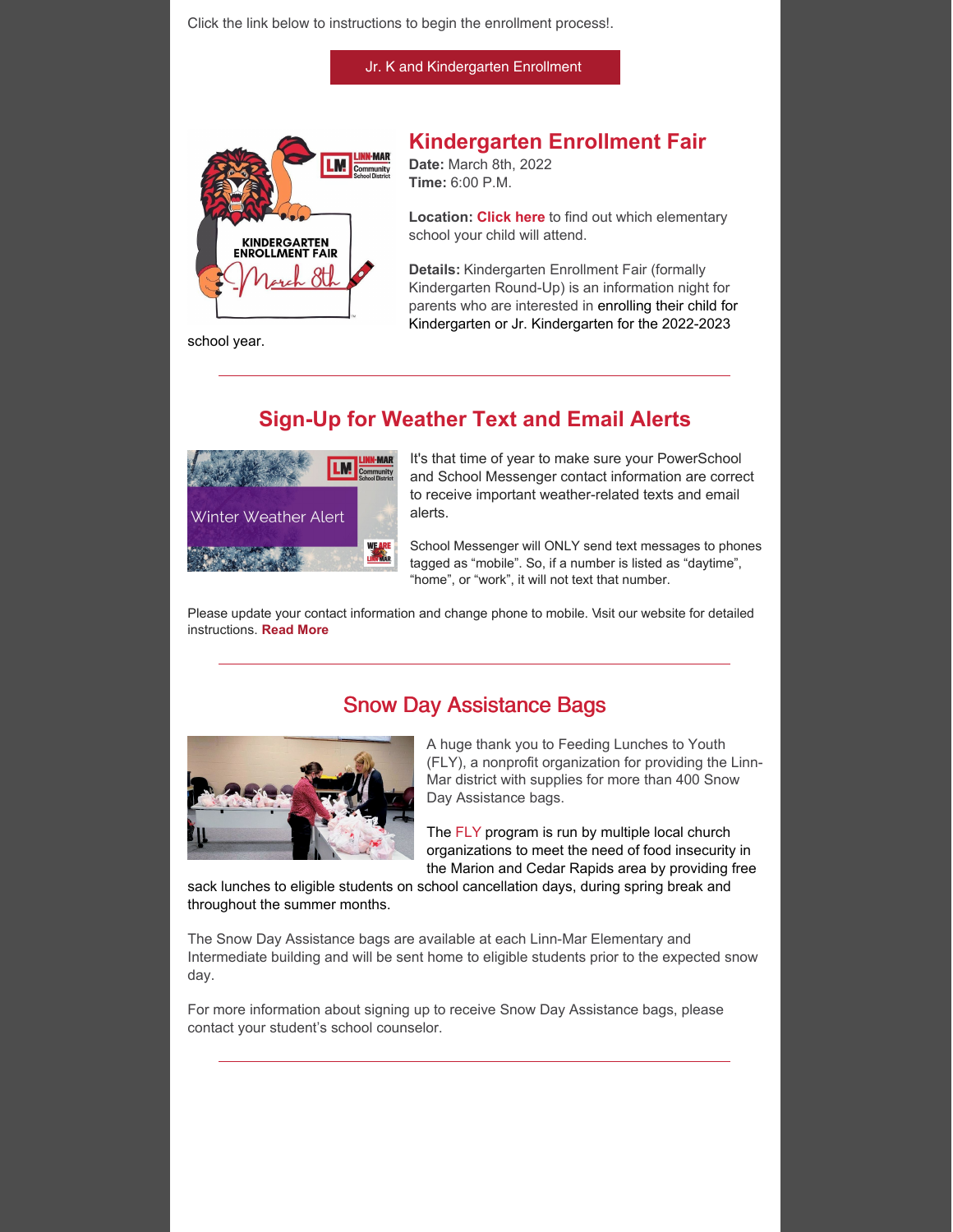

#### Make \$20.59 an hour doing what most parents do for free. Apply to be a Bus Driver today!

### Bus Driver

- Flexible Schedules. Nights and weekends only if desired.
- Most morning bus routes start at 6:30am 9:00am and afternoons are typically 2:00pm - 4:30pm.

Mechanic

- first shift
- holidays and paid time off
- minimal nights and weekends

Click the link below for the job description and application.

#### **Bus [Driver](https://www.applitrack.com/linnmar/onlineapp/jobpostings/view.asp?internaltransferform.Url=&category=Support+Staff&subcategory=Bus+Driver) [Mechanic](https://www.applitrack.com/linnmar/onlineapp/jobpostings/view.asp?category=Support+Staff&subcategory=Other)**

## **Linn-Mar Trivia**

LM was originally called 'Marion Rural Independent School District'. What was the nickname?

The [Marion](https://campaignlp.constantcontact.com/forms/response?id=s2K4AWIFKOGZUmMHsQsScA2t9mHnmSeJ4cnemIkAd2ntOn2cVPeq4rZVeUjfXPIapzRMN9rUN68DxGQ4gqo_mUN3yd_HodNlnpzgiUyuFcpuusdR_6hD1KzZLYH6eS2B2IGlmgFtp8IV68frpnp_kT7InuqNk09BKsWhCDdAmGTrvWks2s6VODR6ncceWQ_LuzWk_BooTyXFYMefTsr-aw&encVer=1&c=&ch=) Rural Lions

The Marion Rural [Rockets](https://campaignlp.constantcontact.com/forms/response?id=s2K4AWIFKOGZUmMHsQsScA2t9mHnmSeJ4cnemIkAd2ntOn2cVPeq4rZVeUjfXPIapzRMN9rUN68DxGQ4gqo_mUN3yd_HodNlnpzgiUyuFcpuusdR_6hD1KzZLYH6eS2B2IGlmgFtp8IV68frpnp_kT7InuqNk09BKsWhCDdAmGTrvWks2s6VODR6ncceWQ_LuzWk_BooTyXXN6S9LkQxSg&encVer=1&c=&ch=)

The Marion Rural [Rockettes](https://campaignlp.constantcontact.com/forms/response?id=s2K4AWIFKOGZUmMHsQsScA2t9mHnmSeJ4cnemIkAd2ntOn2cVPeq4rZVeUjfXPIapzRMN9rUN68DxGQ4gqo_mUN3yd_HodNlnpzgiUyuFcpuusdR_6hD1KzZLYH6eS2B2IGlmgFtp8IV68frpnp_kT7InuqNk09BKsWhCDdAmGTrvWks2s6VODR6ncceWQ_LuzWk_BooTyWrUSvPlZJhEA&encVer=1&c=&ch=)

### The Marion [Wolves](https://campaignlp.constantcontact.com/forms/response?id=s2K4AWIFKOGZUmMHsQsScA2t9mHnmSeJ4cnemIkAd2ntOn2cVPeq4rZVeUjfXPIapzRMN9rUN68DxGQ4gqo_mUN3yd_HodNlnpzgiUyuFcpuusdR_6hD1KzZLYH6eS2B2IGlmgFtp8IV68frpnp_kT7InuqNk09BKsWhCDdAmGTrvWks2s6VODR6ncceWQ_LuzWk_BooTyUTQGQFfhqn8g&encVer=1&c=&ch=)

*The answer to this question will be featured in the next newsletter. Thank you for participating.*

#### **Trivia Answer:**

**Q:** Which Elementary is named after a satellite station used in early U.S. space exploration? **A:** Echo Hill

**Upcoming Dates**

### **January 2022**

- **1/17** No School (Teacher Collaboration Day)
- **1/24** No School (Professional Learning Day)

### **February 2022**

**2/14** - No School (Teacher Comp Day)